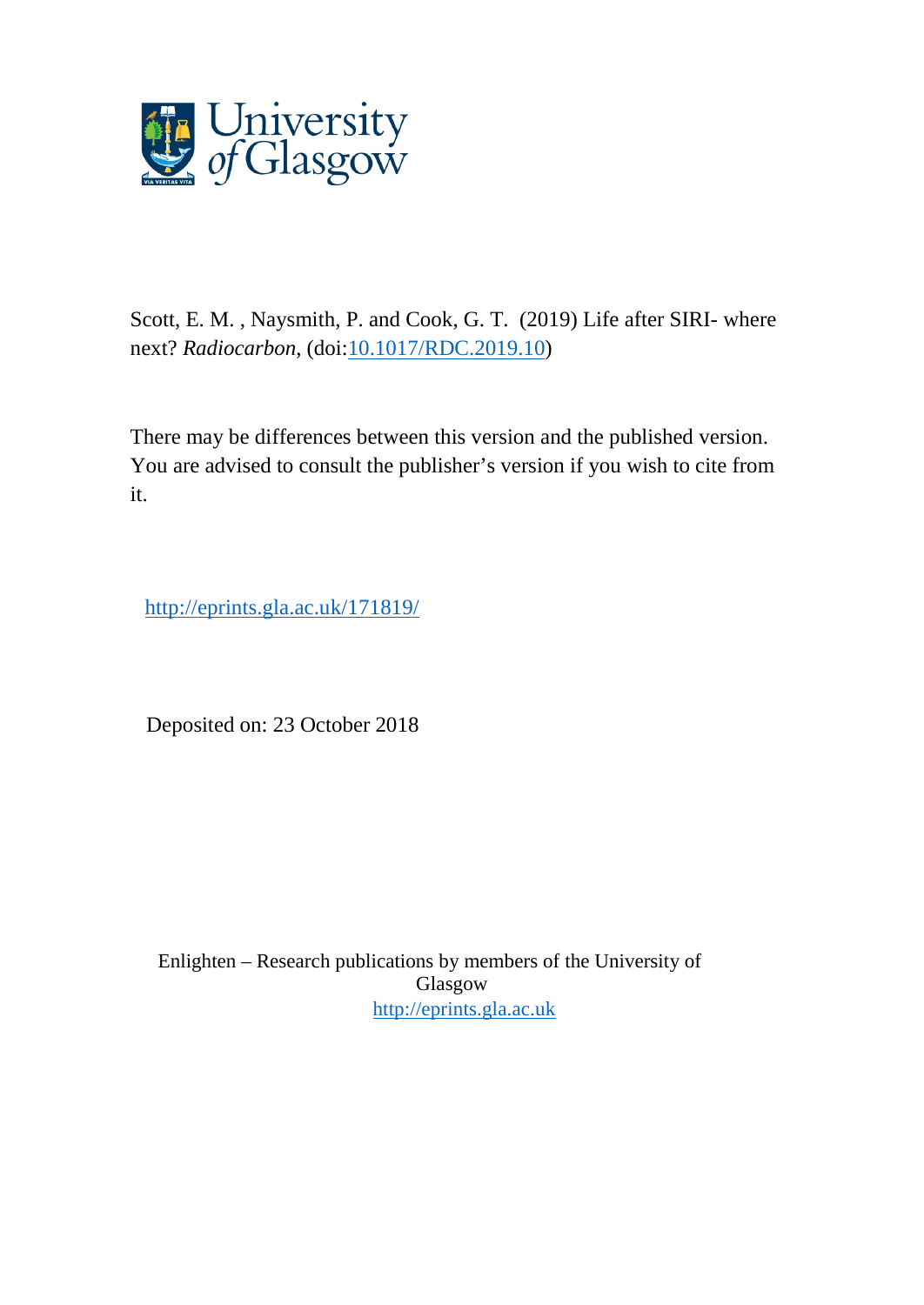### Life after SIRI- where next?

E. Marian Scott<sup>1</sup>, Philip Naysmith<sup>2</sup> and Gordon T. Cook<sup>2</sup> <sup>1</sup>School of Mathematics and Statistics, University of Glasgow, Glasgow, UK <sup>2</sup>SUERC, University of Glasgow, East Kilbride, UK Corresponding author: E Marian Scott: marian.scott@glasgow.ac.uk

## **Abstract**

Radiocarbon dating is very well-established and routinely used, yet occasionally, issues still arise surrounding laboratory offsets, and unexpected and unexplained variability. The degree of sample pre-treatment varies considerably depending on the material, the methods of processing pre-treated material vary across laboratories and the detection of <sup>14</sup>C at low levels remains challenging. Quality assurance and quality control have long been recognised as important in addressing the two issues of comparability (or bias, accuracy) and uncertainty or variability (or precision) of measurements both within and between laboratories (Long & Kalin, 1990). The <sup>14</sup>C community and the wider user communities have supported inter-laboratory comparisons as one of several strands to ensure the quality of measurements (Scott et al, 2018). The nature of the inter-comparisons has evolved as the laboratory characteristics have changed, with a recent emphasis on small, individual samples, such as single tree rings. The next inter-comparison is currently being planned to take place in 2019/20, and to include dendro-dated single and multiple tree rings, annual grain samples and a bulk humic acid sample. The focus of our work in designing intercomparisons is to a) assist laboratories by contributing to their QA/QC processes, b) supplement and enhance our suite of reference materials that are available to laboratories, c) provide consensus <sup>14</sup>C values with associated (small) uncertainties for performance checking and d) provide estimates of laboratory offsets and error multipliers which can inform subsequent modelling and laboratory improvements.

In this paper, the direct and indirect benefits of participation in a laboratory inter-comparison are considered and a few historical examples presented.

Keywords:

# **1. Introduction**

The <sup>14</sup>C community has a long experience of participating in inter-comparisons. Even from the early days of the technique, it was not uncommon for a small number of laboratories to exchange samples (eg Otlet et al, 1980). However, as the community of laboratories grew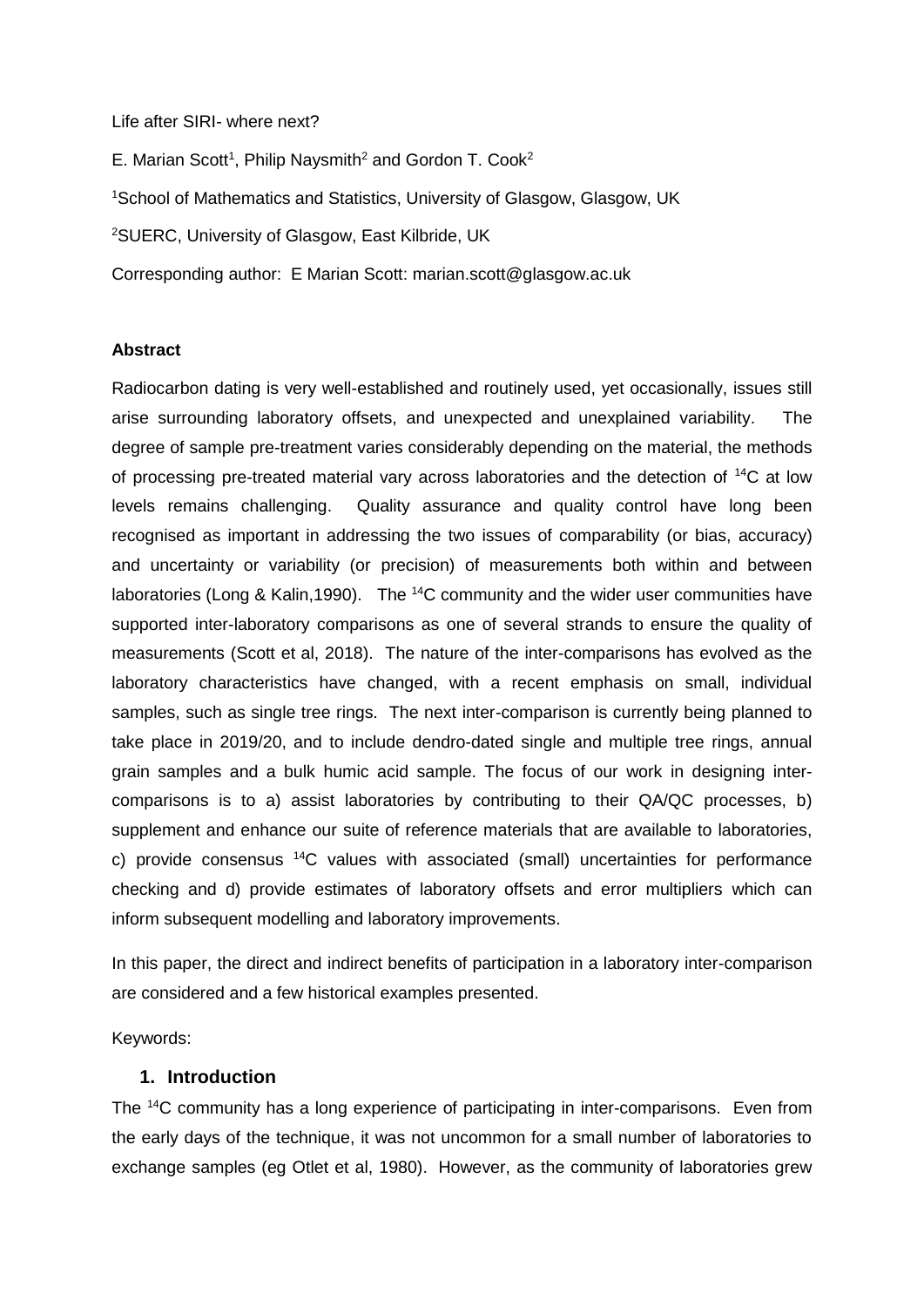then so did the scale of the inter-comparisons, so that in the past 30 years, there have been 5 wide-scale inter-comparisons, covering many different types of samples and many thousands of measurements (Scott et al, 2018). Questions that are often asked are whether the efforts are worthwhile? And what are the benefits and for whom?

One of the early objectives for our work in designing the sequence of inter-comparisons (International Collaborative Study (ICS), Third, Fourth, Fifth and Sixth international radiocarbon inter-comparisons (TIRI, FIRI, VIRI and SIRI respectively)) was to gain a better, empirically-based understanding of the uncertainties associated with a measurement. Could we, by experimental means, quantify the variability observed and thus provide justification for the routinely quoted errors? A well designed inter-comparison is able to quantify both the variability we observe within a laboratory but more importantly the variability amongst laboratories. In this latter context, however, we need to carefully distinguish two forms of variability, one which is systematic and where we would typically use the language of offsets, i.e. systematic differences (usually expressed in terms of the average) between laboratories, and random, which would be the scatter of results from different laboratories (remembering that we would not expect identical results from different laboratories even when measuring identical samples).

However, there are other significant benefits which a laboratory can access from participation in an inter-comparison. Four identified benefits are a) experimentally quantifying uncertainty on measurements, b) benchmarking laboratory performance and while an intercomparison is a snapshot in time, it provides an independent check which supplements routine QC procedures c) access to well characterised materials, typical of the routine dating material and spanning the age range, which form a catalogue of reference materials d) quantifying reproducibility, and comparability (for laboratory and user).

It is also worth reflecting that there are benefits which accrue indirectly to the user. Laboratory participation (and performance) in an inter-comparison may be invisible to a user, (we have always published a list of which laboratories participated but not identified their individual performance) since we have always argued that the laboratory-user relationship is an important one, and recommended users should ask the laboratories they wish to engage with what their QA/QC procedures are and how they perform in these global studies (or indeed in others). Of course, participating in an inter-comparison is a time-limited and specific assessment, but it is indicative of a laboratory that is taking care of its performance. However, to the user, many of the benefits are indirect, and the laboratory efforts may indeed be invisible. Nevertheless, users should be aware of the efforts that laboratories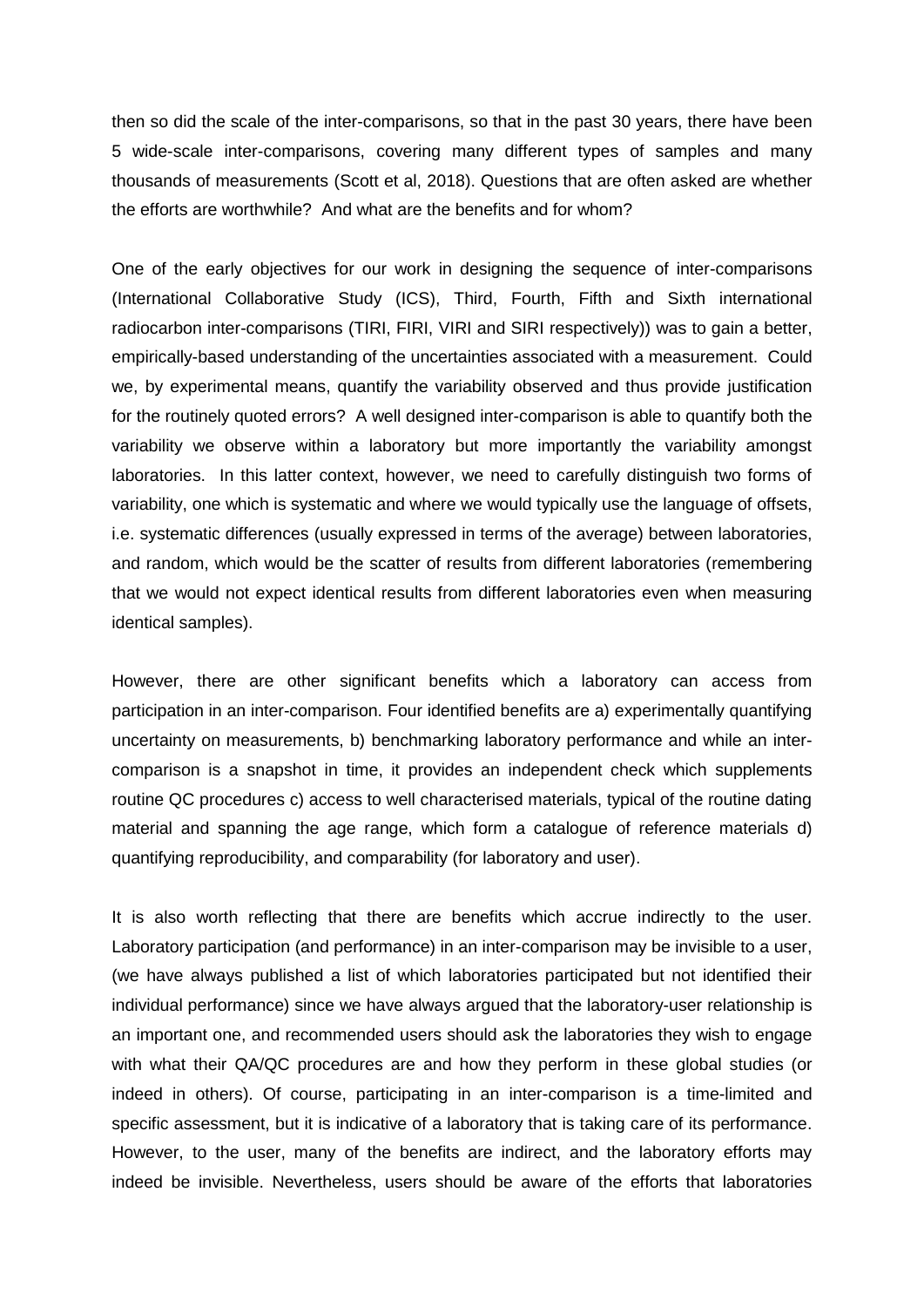make to deliver QA and QC and it would seem highly appropriate that the laboratory-user relationship should include the exchange of such information.

In this paper, we identify, develop and illustrate the 4 laboratory benefits and consider the future of the programme. The structure of the paper is as follows: section 2 develops each benefit in turn and gives examples of those benefits, section 3 outlines some specific aspects and section 4 reflects on the future.

# **2. Benefits from participating in an inter-comparison**

Many benefits of participation in inter-comparisons are derived from the quality assurance (QA) and quality control (QC) principles and policies adopted by laboratories, which intercomparisons support. The 4 benefits that inter-comparisons provide are directly related to laboratory performance and the uncertainties associated with laboratory measurements. In each of the following sections, we will describe the background to the benefit and how it manifests through the inter-comparison.

First, it is worth considering the steps in the design and implementation of a study. The key steps are to:

- Identify the specific objectives for the study, and design the study accordingly to ensure that key characteristics can be estimated and modelled.
- Identify the samples that are required sample criteria include
	- o sufficient quantity
	- o homogeneous
	- o natural
	- o interesting
	- $\circ$  spanning the <sup>14</sup>C activity range
- Invite laboratories to participate, and set a deadline for results
- Collate and analyse the results, focussing on uncertainty quantification offsets
- Provide feedback to ensure that participation is helpful to the laboratory
- Characterise the materials so that they can be archived and made available as certified reference materials.

# **2.1 Quantifying uncertainty and variability**

Uncertainty, variability and errors are terms that are often used when discussing <sup>14</sup>C dating and inter-comparisons. Uncertainty quantification is the natural place to start the discussion and that begins with the laboratory quoted error, which is calculated based on a number of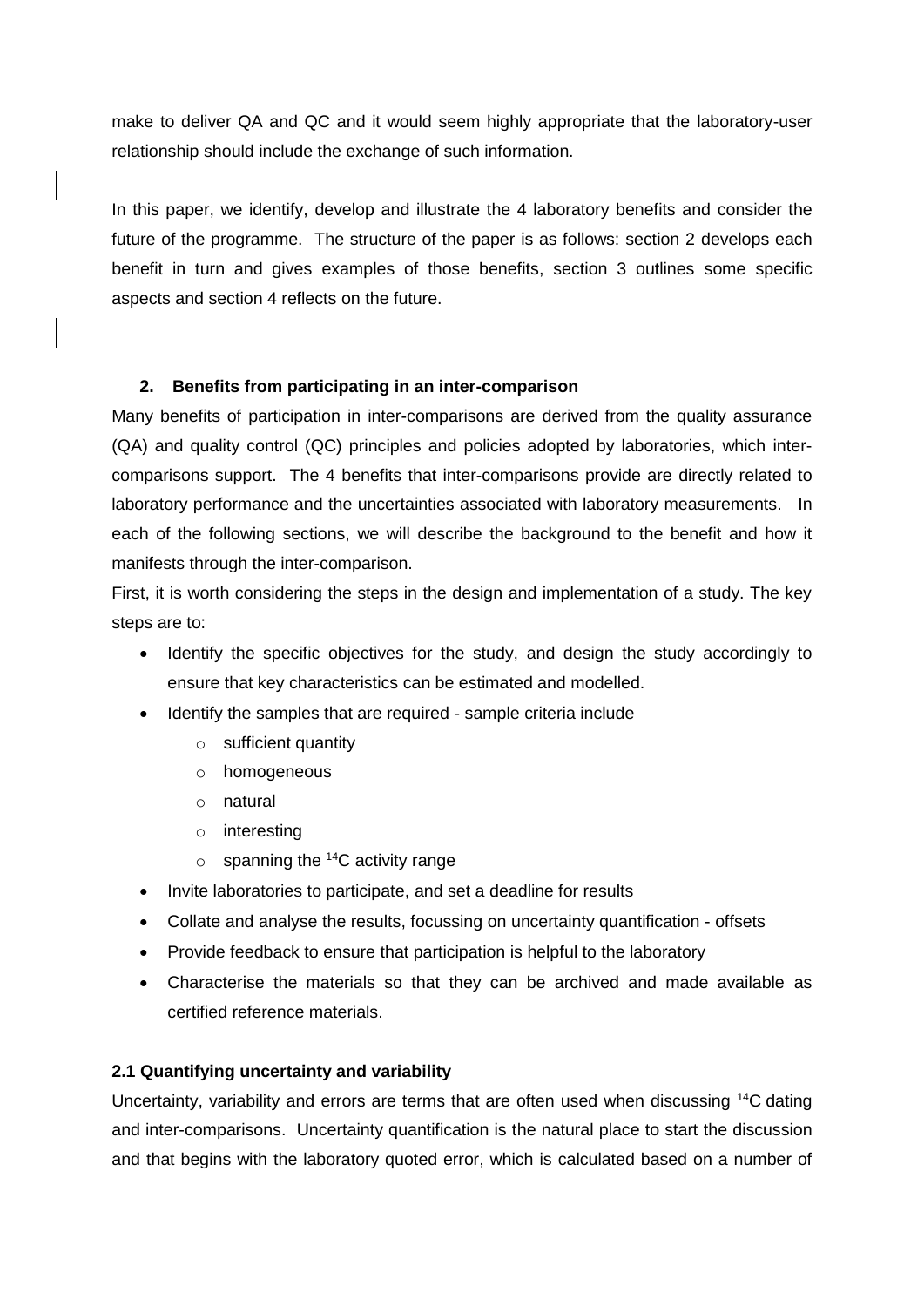considerations, but in essence represents the uncertainty in the measurement. This is quantified based on the variability we observe and is interpreted as the variability we would expect to observe if we were able to repeat the measurement. This also accounts for variability in standards, backgrounds and other laboratory processes. Typically, in many laboratories, this will be based in part on the observed standard deviation from a set of measurements (variation) made on an in-house well characterised material (see Naysmith et al, this volume). In general terms, uncertainty, variability and error also relate to precision (precise results show small variation) and to the concept of repeatability where "repeatability of a measurement is the closeness of agreement between successive measurements carried out under the same conditions e.g., same location, same person, same measurement procedure." Another key property is that of reproducibility which refers to "the closeness of agreement between the results of experiments conducted under changed conditions, including different laboratories and instruments" (Taylor &Kuyatt (2001)).

While these descriptions focus on "the variation in the final <sup>14</sup>C results", we can also consider how to decompose this variation into the contributions from the component stages of providing a <sup>14</sup>C date through designing certain aspects into the inter-comparison or in-house. This is an attribution process that allows a laboratory to complete an accounting of where the variability is coming from and which sources contribute most. For an individual laboratory, the pre-treatment chemistry used, the graphitisation process, the measurement procedure (background and standards used), the stability of the AMS, and indeed the human aspects, all will make a contribution to the overall variability. How can we estimate, and quantify those uncertainties (i.e. attribute and quantify the variability due to these factors)? It is true that a full decomposition of the variation in a set of results is best achieved within the laboratory Scott et al, this volume (a)) using a designed experiment approach, but it is also possible to quantify some components of within and between laboratory variability in an intercomparison, if designed appropriately. In the inter-comparison designs we have developed, this includes replication at different stages in the measurement process (e.g. duplicate samples), a hierarchical approach including both a pre- treated and non-treated material, and repeat of materials over time, providing linking samples to provide the temporal aspects. To achieve these designs, we need large quantities of sample material which must be shown to be homogeneous (see FIRI homogeneity testing (Scott, 2003)). For the user, who may be interested in a compendium of dates e.g. for a specific site, they may be using results from multiple laboratories (focussing thus on reproducibility), so that the individual laboratory is also a potential source of variability.

Within laboratory aspects, included in the inter-comparison design, have included a hierarchical approach (e.g. the 3 stages of ICS and FIRI/VIRI) where we designed a series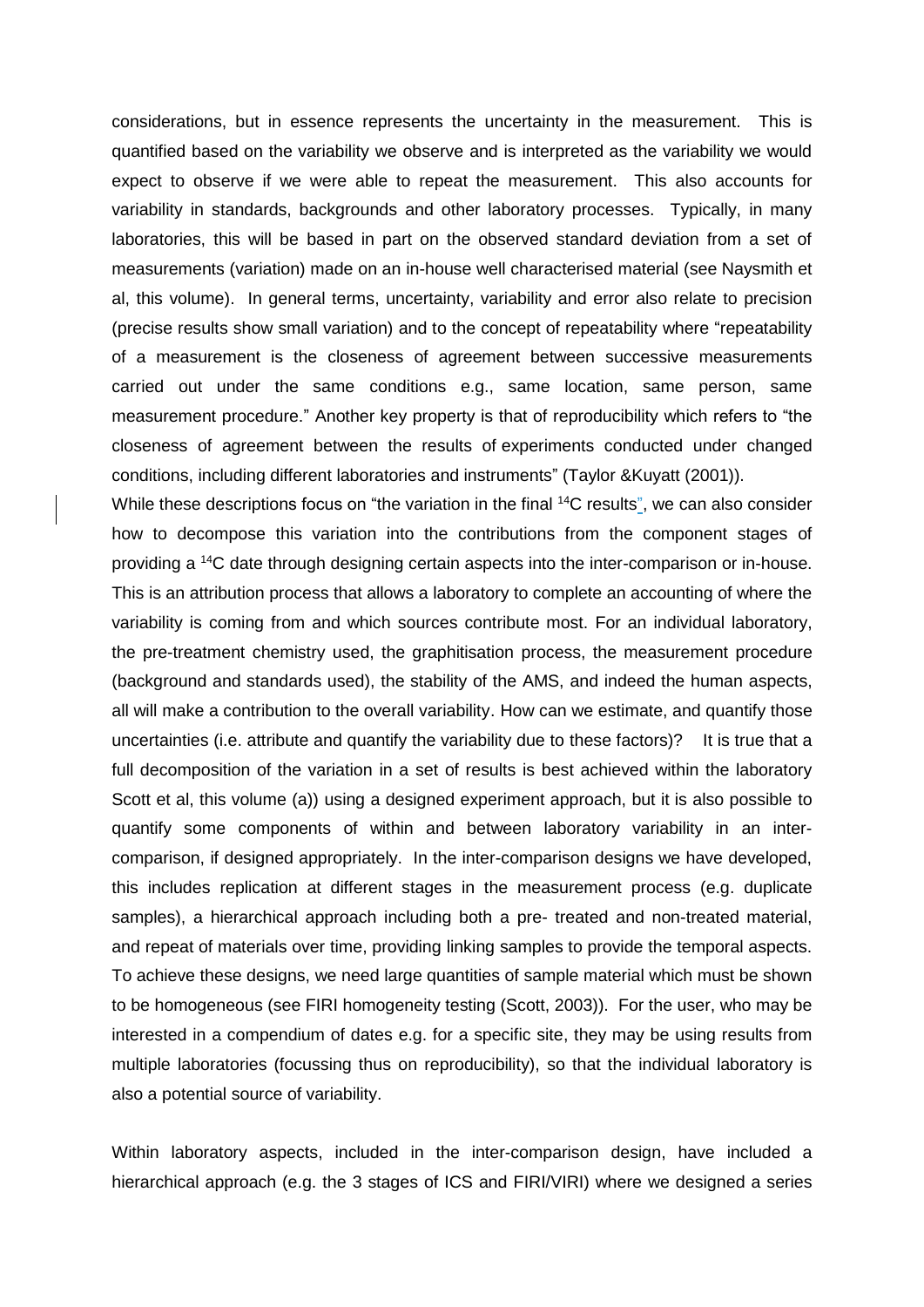of stages looking at bulk pre-treatments, duplicate samples, and different pre-treatment methods where variability may be introduced. Thus, in stage 2 of the ICS, we provided homogenised pre-treated samples (in duplicate) and in stage 3, the raw material, while in FIRI, we again introduced duplicate samples. We have used two streams of humic samples (and wood) that appear in several studies (see Table 1, Scott et al, 2018, Scott et al, this volume(a) ).

All of this argues for the need to have a sufficient amount of well homogenised materials as part of the design, to ensure that there is sufficient to provide the laboratories with duplicate samples of raw and pre-treated materials. Materials we have used include a bulk grain sample from a single year of growth, a bulk tree ring sample (single and multiple rings (see Scott et al this volume(b) ), including both a cellulose sample but also non pre-treated wood, a bulk humic acid and a raw peat.

#### **2.3. Benchmarking**

A second significant benefit is participation in the inter-comparison gives a laboratory an opportunity to benchmark their own operation and while this is a snapshot in time of performance, this should be considered as supplementing internal laboratory QC procedures. Benchmarking allows the laboratory to compare its performance to an external standard, in this case typically the <sup>14</sup>C community. Benchmarking also assists in identifying processes that represent best practices. When results are considered as a whole, then laboratories can identify areas of strength or weakness, and can demonstrate the validity of the results. <https://www.nist.gov/blogs/blogrige/how-do-you-harness-power-benchmarking>

Our more recent work (Scott et al, 2013, 2018) has provided z-scores as a means of benchmarking. The z-score is calculated relative to the sample consensus value and incorporates random and systematic uncertainties where

#### $\text{z-score} = \frac{(\text{x}_m - \text{x}_A)}{\sigma_p}$  (1)

where  $x_m$ , is the reported result,  $x_A$ , is the assigned or true value for the material, and  $\sigma_p$ , is the target value for standard deviation. This latter value is often set a-priori to reflect the precision needed for a specific application field.

And interpretation of the z-scores follows typically as

- $|z\text{-}score| \leq 2$  satisfactory
- 2< |z-score|<3 warning
- $|z\text{-score}| \geq 3$  action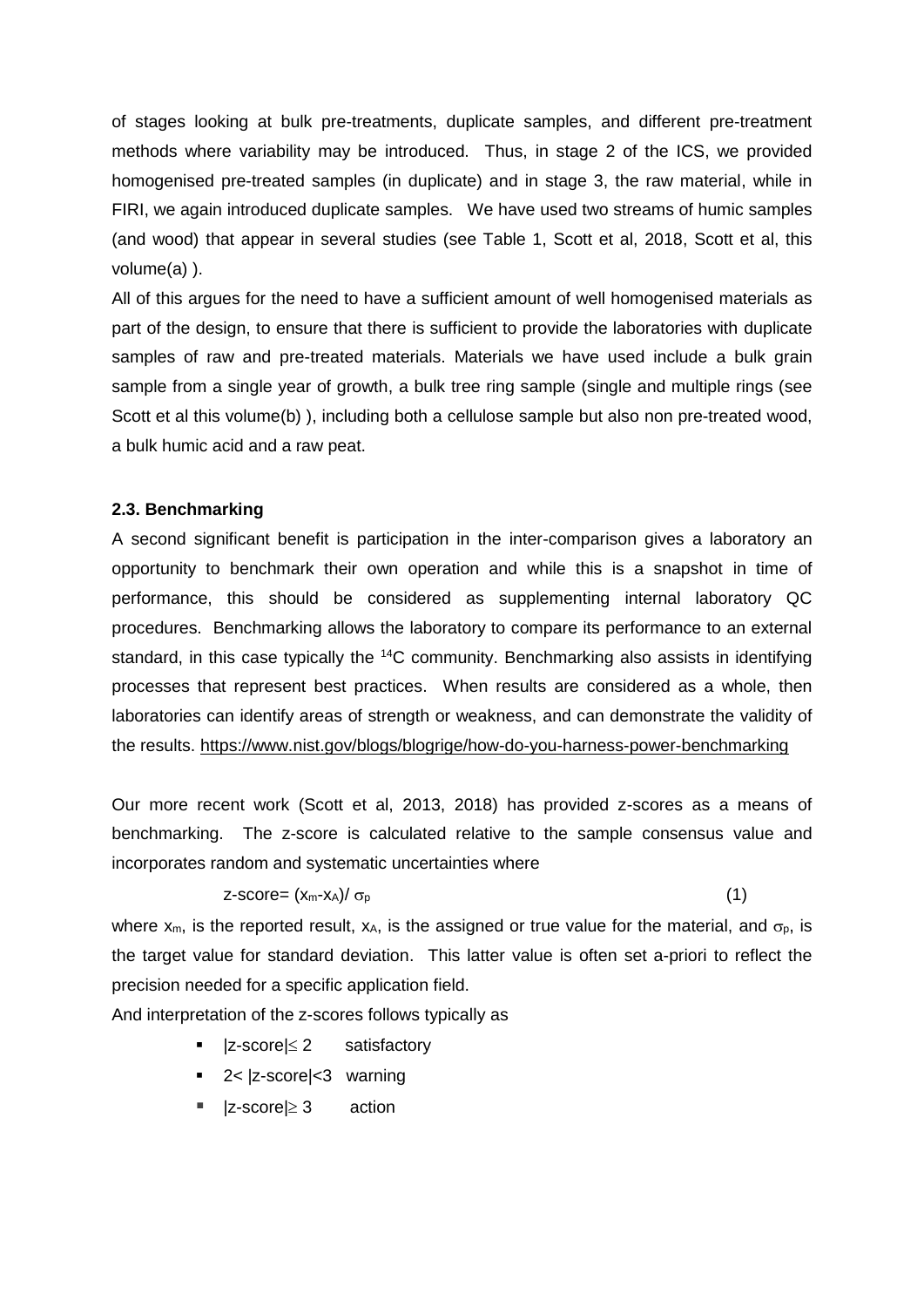An example of z-scores is given in Fig 1a, showing the z-score for sample D in SIRI and Fig 1b for a specific lab across all samples.



Figure 1a: Z-scores for a single sample (D) in SIRI, with warning and action values identified with solid and dashed lines



Figure 1b: Z-scores for an individual laboratory with warning and action values identified with solid and dashed lines.

### **2.4 Reference materials**

One key benefit which participation in an inter-comparison brings to laboratories and which also provides wider benefits to the community (and one which is not time limited) is access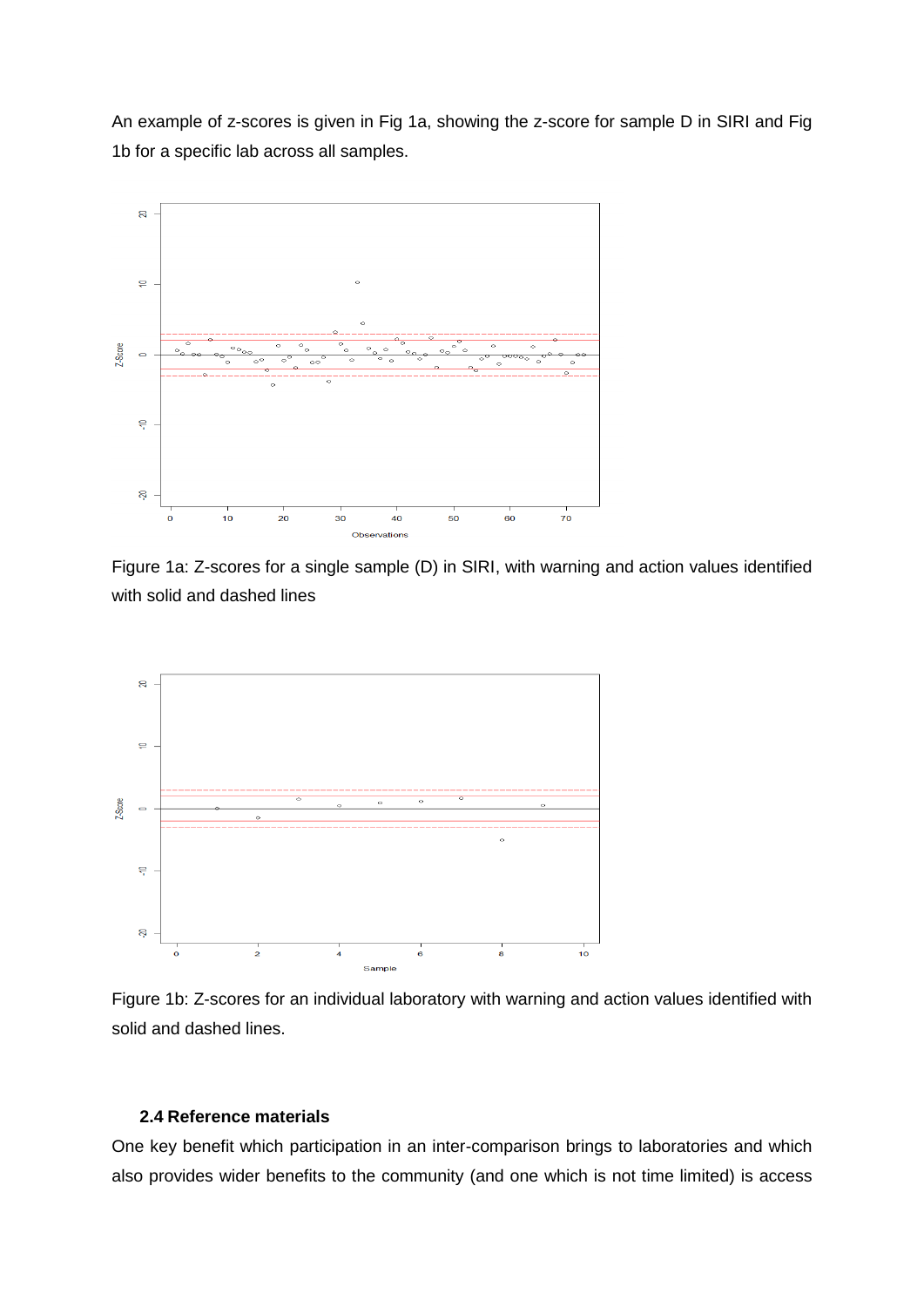to well characterised samples that are typical of the routinely dated materials and span the applied  $14C$  time-scale, and ultimately become what the community recognise as reference materials.

**"**A reference material is sufficiently homogeneous and stable with respect to one or more specified properties, which has been established to be fit for its intended use in a measurement process. Uses may include the calibration of a measurement system, assessment of a measurement procedure, assigning values to other materials, and quality control" (NIST 2018). Our consensus values provide both a specified activity/age but also the associated uncertainty. The procedures now used to calculate the consensus values have changed from the early studies since, with the predominance of AMS laboratories, we have introduced a linear mixed model approach (Scott et al, 2017, 2018) which appropriately accommodates shared sources of uncertainty (such as more than one result being reported, or a single AMS facility being used by several laboratories, etc). In SIRI, unlike earlier studies, we have used a *random effects model*, this model allows us to include key information on the multiple measurements reported on the same material by each laboratory, which is increasingly relevant since in SIRI, the vast majority of laboratories were AMS.

. Historically, we used a robust estimation approach that also takes account of the laboratory quoted error (Rozanski et al, 1992). Examples of some of our current archive of reference materials include: near background bone, background wood, background doublespar, humic acid and barley mash. The values of such reference materials to the community include: (1) to help develop new methods of analysis; (2) to calibrate measurements, institute quality control, and determine performance characteristics. At the end of each study, we have published the consensus values and their uncertainties, and also made known when we have archived material that can be made available.

### **2.5 To quantify reproducibility, and comparability.**

The fourth benefit is similarly related to benchmarking but explores this in a more specific way, e.g. identifying and quantifying pre-treatment effects, different technologies, or sensitivities to effects of background and modern standards. The focus here is on the individual laboratory, but also on the community. In this benefit, we have examined laboratory offsets, identified any significant (statistical) differences that can be attributed to background standards, modern reference standards and pre-treatment effects. Laboratory offsets, relative to the consensus values, are expressed as the average laboratory difference from the consensus profile. Fig 2 shows the distribution of laboratory offsets estimated in SIRI (with a mean of -1.5 years),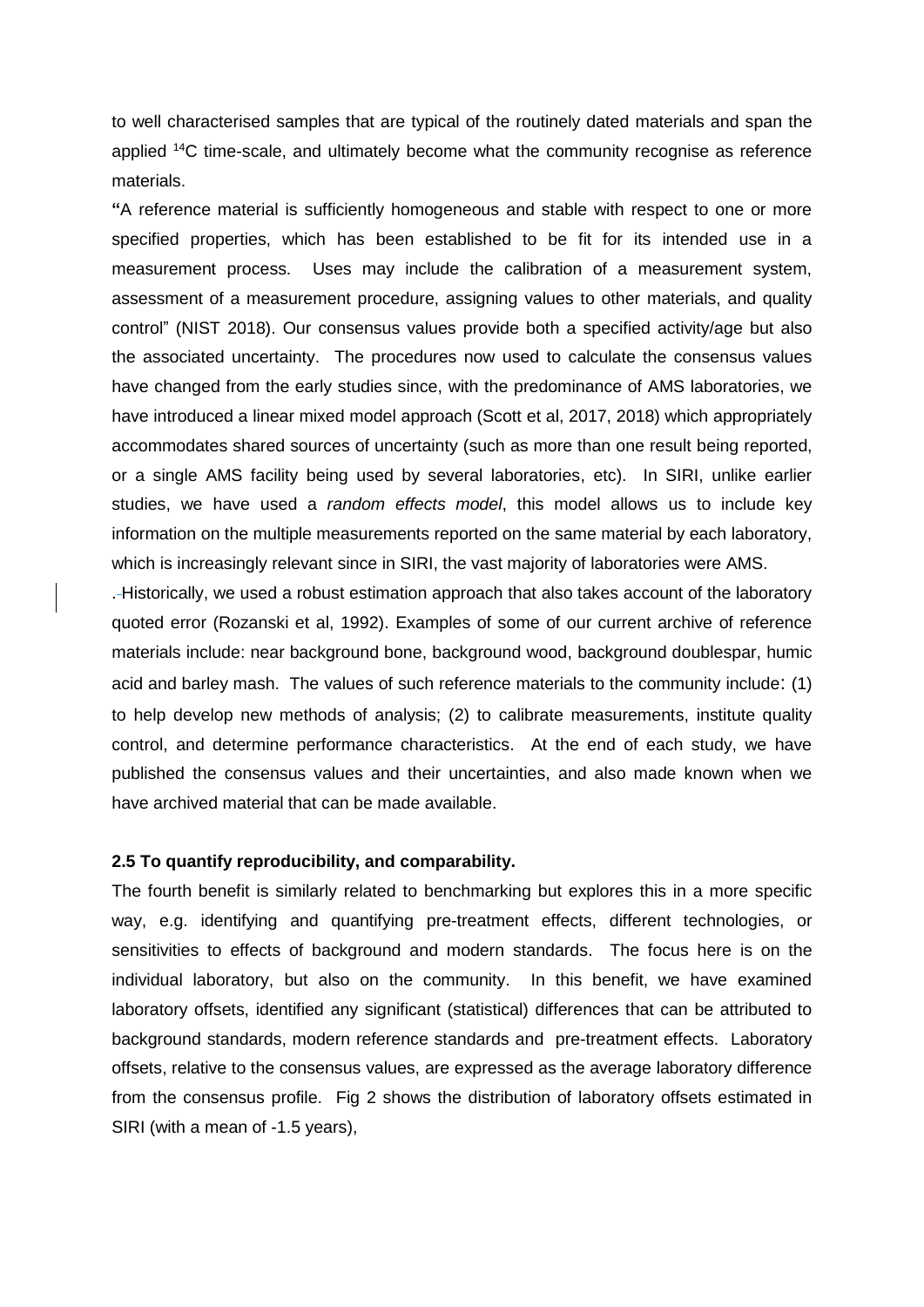

Figure 2: Histogram of the distribution of offsets in yrs (BP) in SIRI

Additionally to check measurement uncertainties (where we have not used duplicates), we have used a zeta score defined as:

■ zeta-score = 
$$
(x_m-x_A)/\sqrt{(\sigma_p^2+\sigma_a^2)}
$$
 (2)

This now incorporates the uncertainty on the reference values  $\sigma$ <sub>a</sub> (all other terms are as defined in equation 1). Interpretation of the zeta-scores is similar to z-scores, and from them, it is possible to evaluate a reduced  $\chi^2$  (Steele &Douglas, 2006) to quantify any additional variability above that expected given the quoted errors. Visualisation is often also shown in a distribution plot such as that illustrated in Figure 3. The shape in such a plot allows us to identify the underlying distribution as well as the spread (or variability).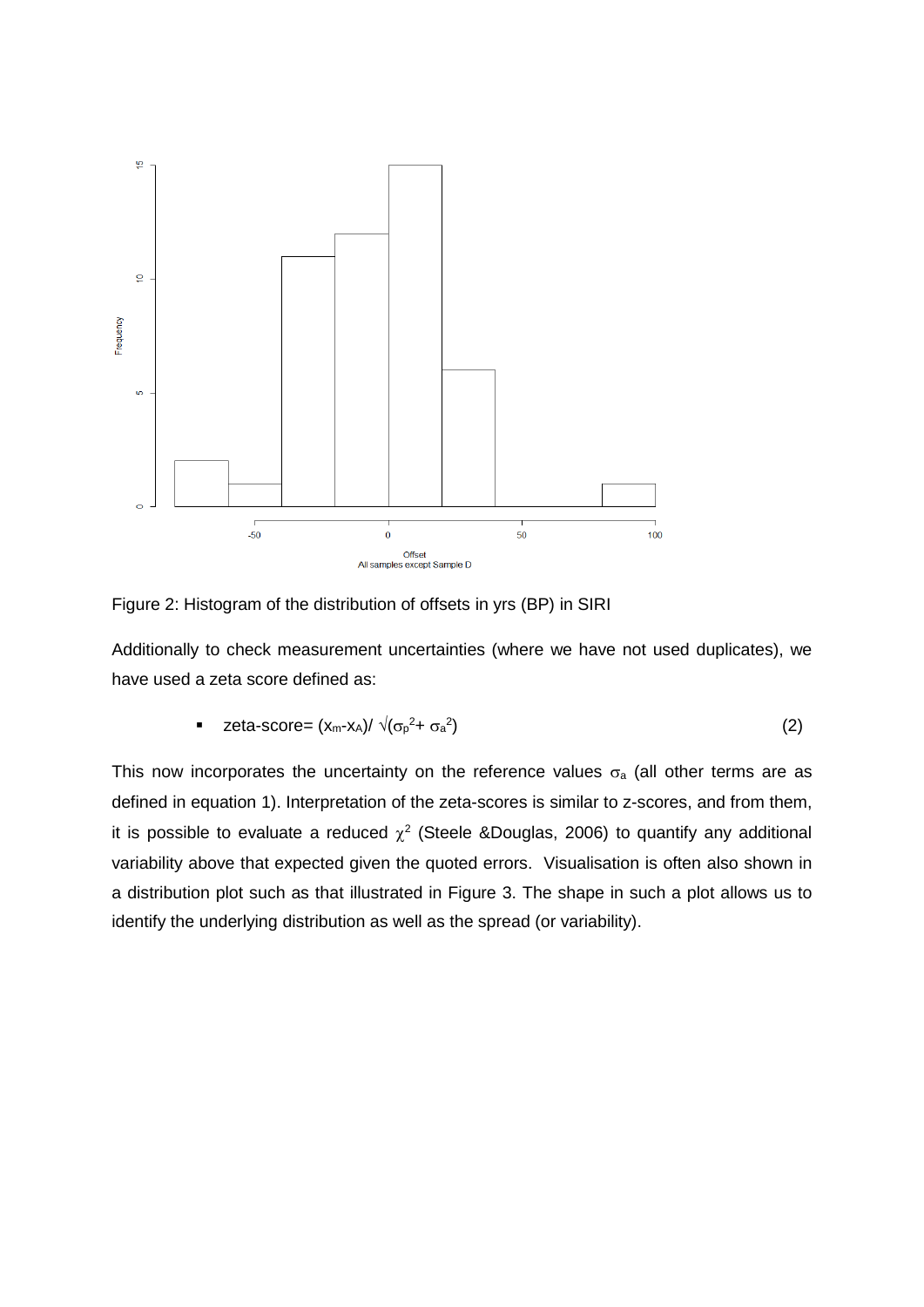

Distribution plot of Age +/- 2sigma for dendro wood, D, (all laboratories

Figure 3: Distribution plot of ages (BP) for FIRI Sample D.

# **3 Specific studies**

In some inter-comparisons, we have provided focussed studies including bone (TIRI, VIRI and SIRI) or on background materials (TIRI, FIRI, VIRI and SIRI). These have allowed laboratories to have access to well described samples in sufficient quantity to benchmark their procedures.

## **3.1 Bone studies**

Sub-studies have included emphasis on bone samples: apart from the main intercomparisons, we also organised a small cremated bone inter-comparison (Naysmith et al, 2007) at the same time as we were running Stage 2 of VIRI. Overall, 8 bone samples have been used, with VIRI stage 2 including only bone samples (see Table 1). Not every laboratory routinely measures bone and there are considerable differences in the pretreatment procedures used. There is also interest in the quality of the bone sample, so that we were also able to study the C/N ratio and pretreatment procedure differences.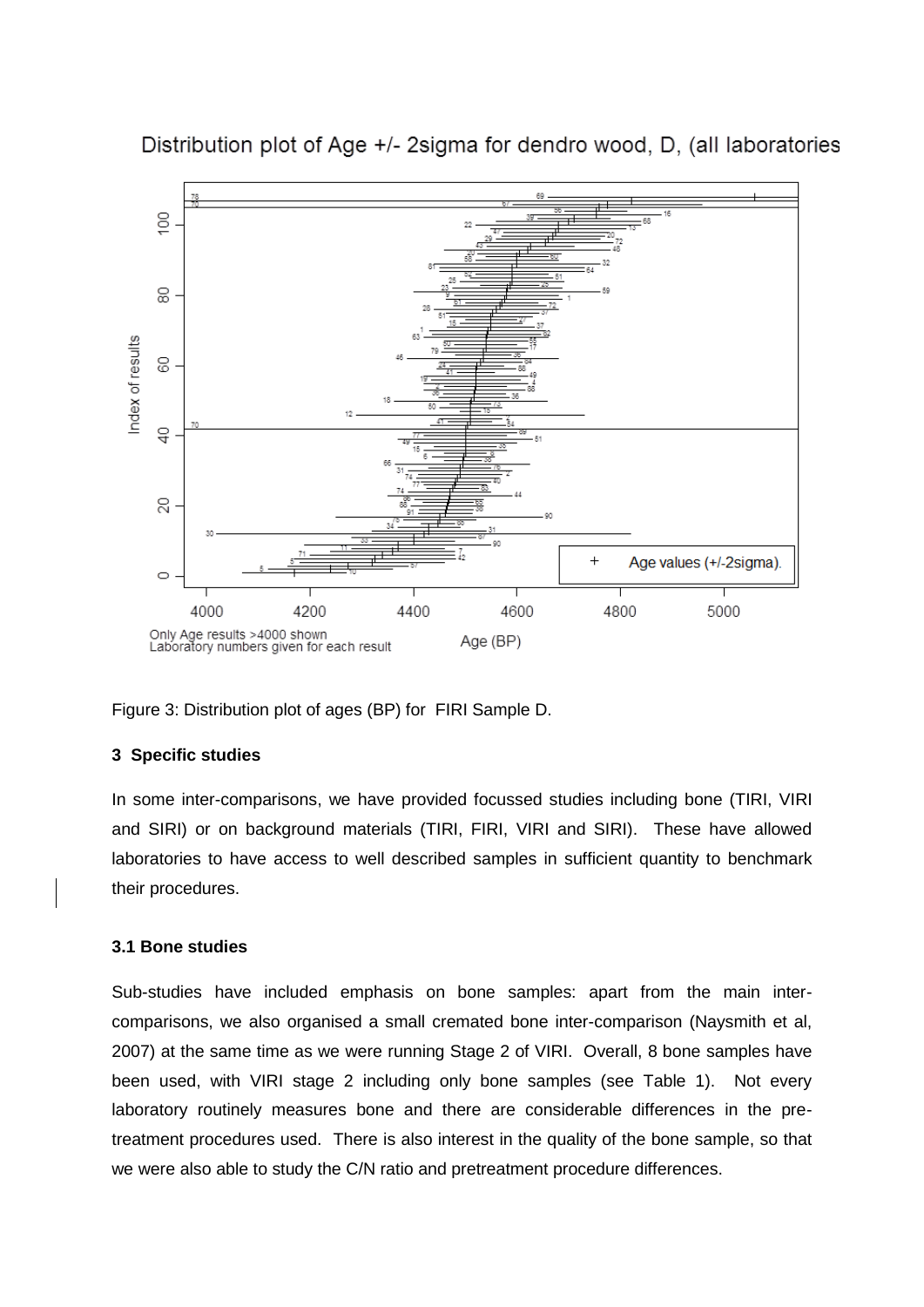| <b>Study</b> | <b>Sample</b><br>Code | <b>Sample Type</b> | description                                                                                                                                                                                                                   |
|--------------|-----------------------|--------------------|-------------------------------------------------------------------------------------------------------------------------------------------------------------------------------------------------------------------------------|
| <b>TIRI</b>  |                       | whalebone          | Excavated in Norway in 1992                                                                                                                                                                                                   |
|              |                       |                    |                                                                                                                                                                                                                               |
| <b>VIRI</b>  | E                     | mammoth            | The mammoth bone sample comes<br>from a site called Quartz Creek,<br>Dawson City, Yukon Territory.                                                                                                                            |
|              | F                     | Horse bone         | This sample is from an excavation in<br>2001 in Siberia at one of the Scythian<br>burial sites.                                                                                                                               |
|              | G                     | human bone         | This is a bone sample from a young<br>female buried with a neonate in a<br>waterlogged coffin.                                                                                                                                |
|              | н                     | Whale bone         | This<br>whale<br>bone<br>sample<br>was<br>submitted to<br>the<br>University<br>οf<br>Washington Quaternary laboratory in<br>August 1983 and the laboratory entry<br>reads: QL-1857                                            |
|              |                       | Whale bone         | This bone sample is from the cranium<br>of a whale, species not determined. It<br>was found partly buried at the surface<br>of coarse beach material on a marine<br>beach 12 m above present sea level<br>on Svalbard in 1997 |
|              |                       |                    |                                                                                                                                                                                                                               |
| <b>SIRI</b>  | В                     | mammoth            | From North Sea                                                                                                                                                                                                                |
|              | Ć                     | mammoth            | LQL4                                                                                                                                                                                                                          |

Table 1: Bone samples used in the inter-comparisons

# **3.2 Background and near background samples**

We have investigated and included a number of both organic and inorganic background and near background samples over the years identified in Table 2. The role that the laboratory background plays in the result and the uncertainty is important (especially in older samples), and this is one area of laboratory practice where there remains considerable divergence in which materials are used and how the background is calculated. We observed instances where the material we provided was better than the in-house background material and also the very clear issues that still exist in how backgrounds are calculated and reported.

| <b>Study</b> | <b>Sample</b><br>Code | <b>Sample Type</b> | description                                                                               |
|--------------|-----------------------|--------------------|-------------------------------------------------------------------------------------------|
| <b>TIRI</b>  |                       | Doublespar         | Iceland, from the spar mine,<br>provided from the Museum of<br>Natural History, Reykjavik |
|              |                       |                    |                                                                                           |
| <b>FIRI</b>  |                       | Kauri wood         | Sub-fossil sample from New                                                                |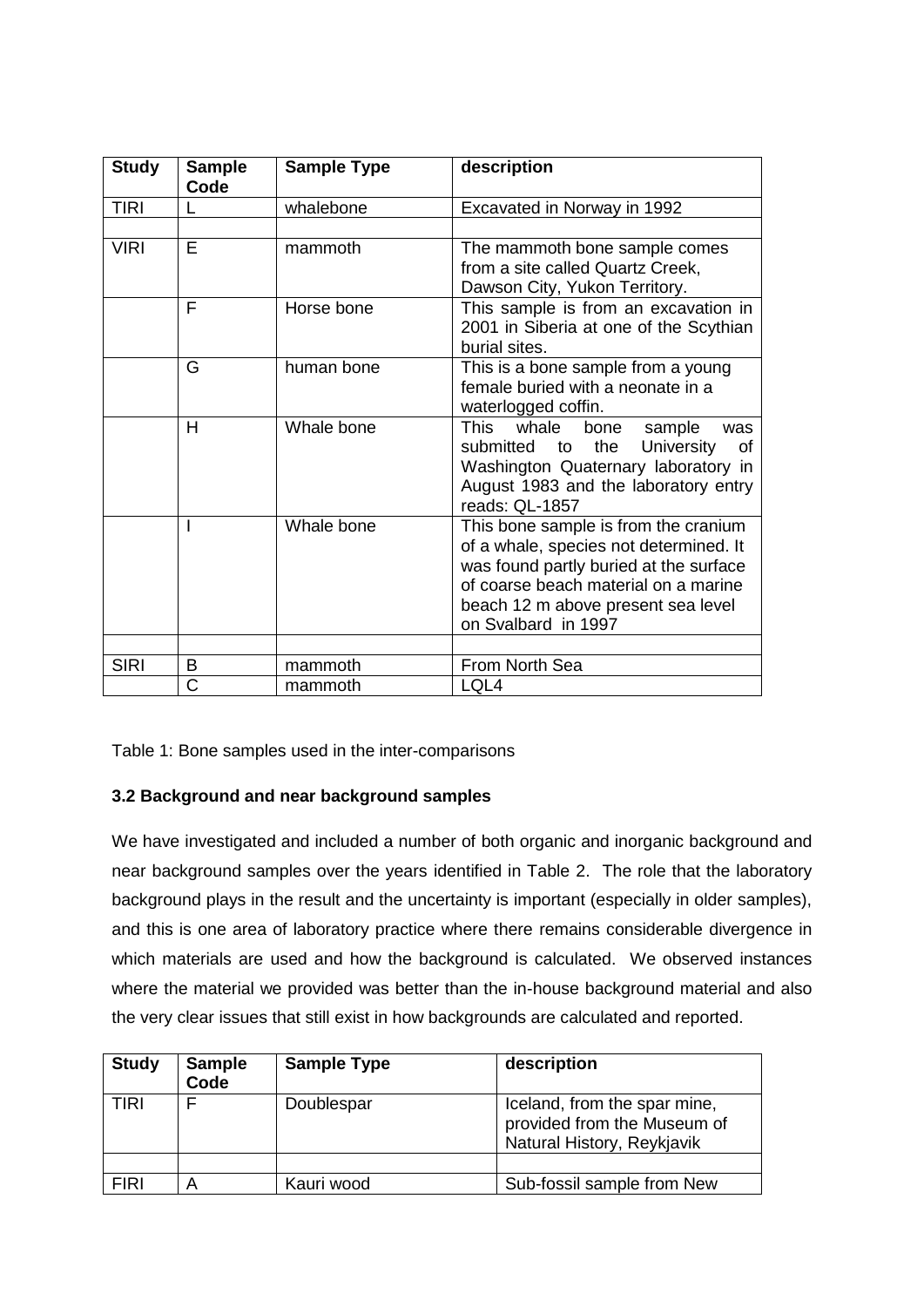|             |   |               | Zealand                                                                                            |
|-------------|---|---------------|----------------------------------------------------------------------------------------------------|
|             | в | Kauri wood    |                                                                                                    |
|             |   |               |                                                                                                    |
| <b>VIRI</b> | Κ | Wood          | From Hohenheim (Miocene)                                                                           |
|             |   |               |                                                                                                    |
| <b>SIRI</b> | Α | Wood (VIRI K) |                                                                                                    |
|             | С | Mammoth bone  | Mammoth bone (Marine Isotope<br>Stage 7; background sample)<br>(Sample LQL4) from Latton<br>Quarry |
|             | κ | Doublespar    | From Iceland                                                                                       |
|             |   | Wood          | From Oregon                                                                                        |

Table 2: Background samples used in the intercomparisons

For the background samples, we introduced two approaches to summarise the results; In FIRI and VIRI we used a Kaplan- Meier (KM) approach (Scott, 2003, Dudley et al, 2016) to estimate the age, dealing with censored age reporting, while in SIRI, we introduced the concept of the limit of background (LoB). (Armbruster and Pry, 2008, Scott et al, 2017, 2018). Censored ages mean that the age is reported simply in the form "> BP", and this type of measurement is commonly observed in survival or reliability analysis, where the KM method was first developed, The KM method is a non-parametric method of estimation and the KM survival estimator have been used to estimate the 'mean' age (or activity) of the sample whereas in the LoB, we have adopted a different estimation model reflecting the different reporting protocols used by laboratories..

# **4. Where next?**

The series of inter-comparisons has delivered a greater understanding of the complexities of <sup>14</sup>C dating, provided important benefits to the participating laboratories and communities of users, and created a series of reference materials. However laboratory quality assurance is not something that stops, and as part of that process, a further inter-comparison is being planned. This will be similar to SIRI and will be a single stage study (preliminary name G(lasgow)IRI) of up to 10 materials that will be sourced in sufficient quantity to ensure that there is an archive available to the AMS laboratories to use as reference materials. The age range will span modern to >30K, and will include tree rings, humic acid samples, grain and bone.

# **5. Conclusions**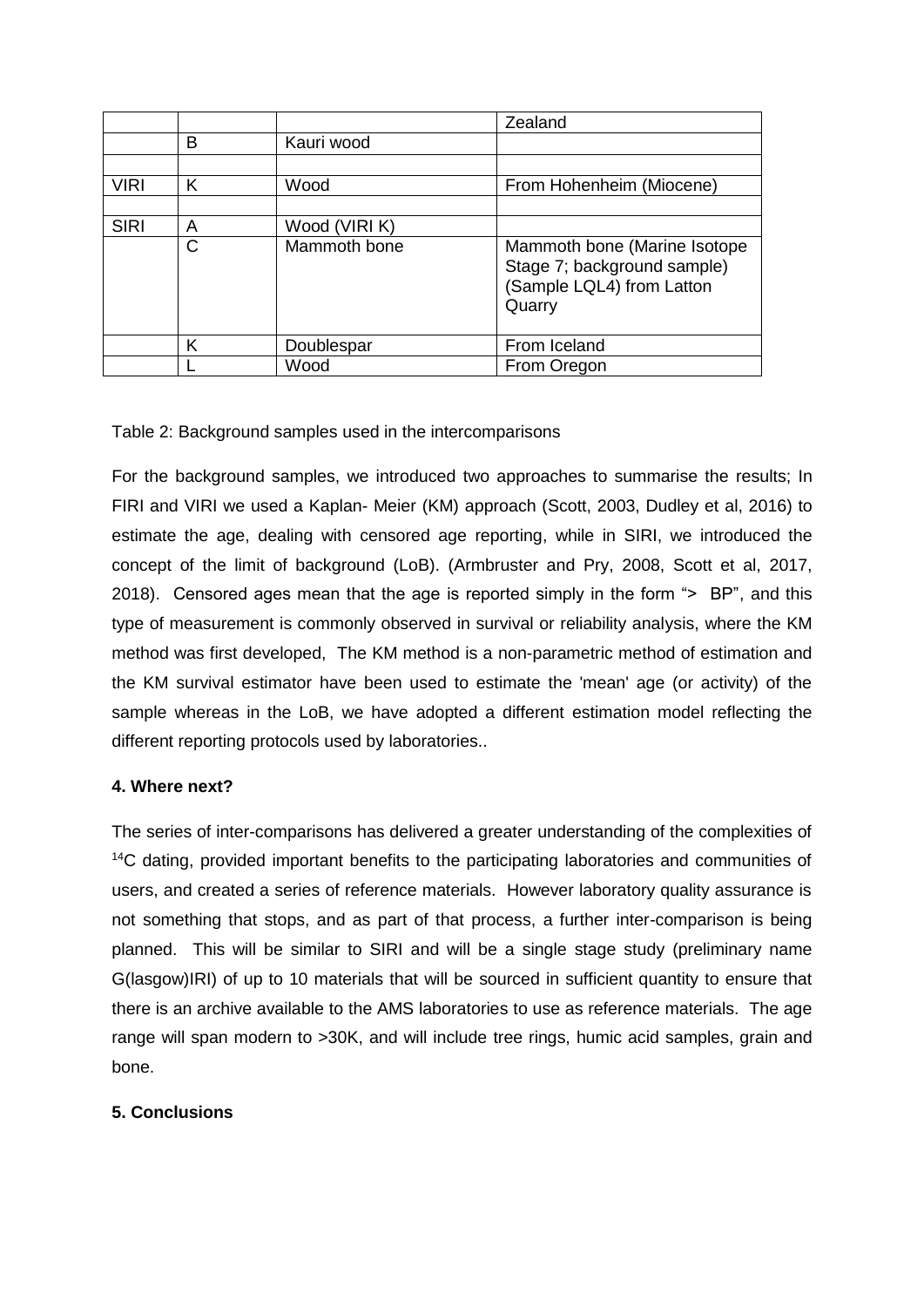In conclusion, the driving focus for the inter-comparison programme, now spanning 30 years, has been to provide a process to help laboratories monitor, evidence and improve their quality assurance (and NOT to create a league table or laboratory ranking). This paper has helped enumerate and expand on the multiple benefits of intercomparison participation.

While inter-comparisons are limited in that they provide only snapshots in time, they do allow laboratories to assess their performance, in terms of accuracy and precision, and provide a formal mechanism for benchmarking.

Estimation of between-laboratory variation is essential to the user communities. Having access to well characterised reference materials allows laboratories to adopt the material as an in-house standard to be run routinely, thus contributing to ensuring realistic uncertainty estimates.

## **Acknowledgements**

The extensive programmes of work have been funded from a number of sources including UK research councils (EPSRC and NERC), EU (FP4), NATO, Historic England and Historic Environment Scotland. Colleagues have been immensely generous in their contributions of the materials which are such an important part of the inter-comparison. Finally, a huge thanks to the participating laboratories that have contributed several thousand  $14C$  age measurements over the years.

#### **References**

Armbruster D A and Pry T (2008). Limit of Blank, Limit of Detection and Limit of Quantitation. [Clin Biochem Rev,](http://www.ncbi.nlm.nih.gov/pmc/journals/314/) V29(1).

Boaretto E, Bryant C, Carmi I, Cook G, Gulliksen S, Harkness D, Heinemeier J, McGee E, Naysmith P, Possnert G, Scott M, van der Plicht J, van Strydonck M, J Summary findings of the Fourth international Radiocarbon Inter-comparisons (1998-2001) J. Quaternary Science, 2002, 17(7), 633-639.

Bryant C, Carmi I, Cook G, Gulliksen S, Harkness D, Heinemeier J, McGee E, Naysmith P, Possnert G, Scott M, van der Plicht J, van Strydonck M, Sample requirements and design of an inter-laboratory trial for radiocarbon laboratories. NIM (B), 172, 2000, 355.

Cook G T, Harkness D D, Miller B F, Scott E M, Baxter M S, Aitchison T C (1990) International collaborative study: structuring and sample preparation. Radiocarbon, 32(3), 267-270

Dudley,W N , Wickham,R, Coombs,N (2016). An introduction to survival statistics: Kaplan-Meier analysis. J Adv Pract Oncol 2016;7:91–100

Harkness, DD, Cook, GT, Miller, BF, Scott, EM and Baxter, MS (1989). Design and preparation of samples for the international collaborative study. Radiocarbon 31(3): 407-413.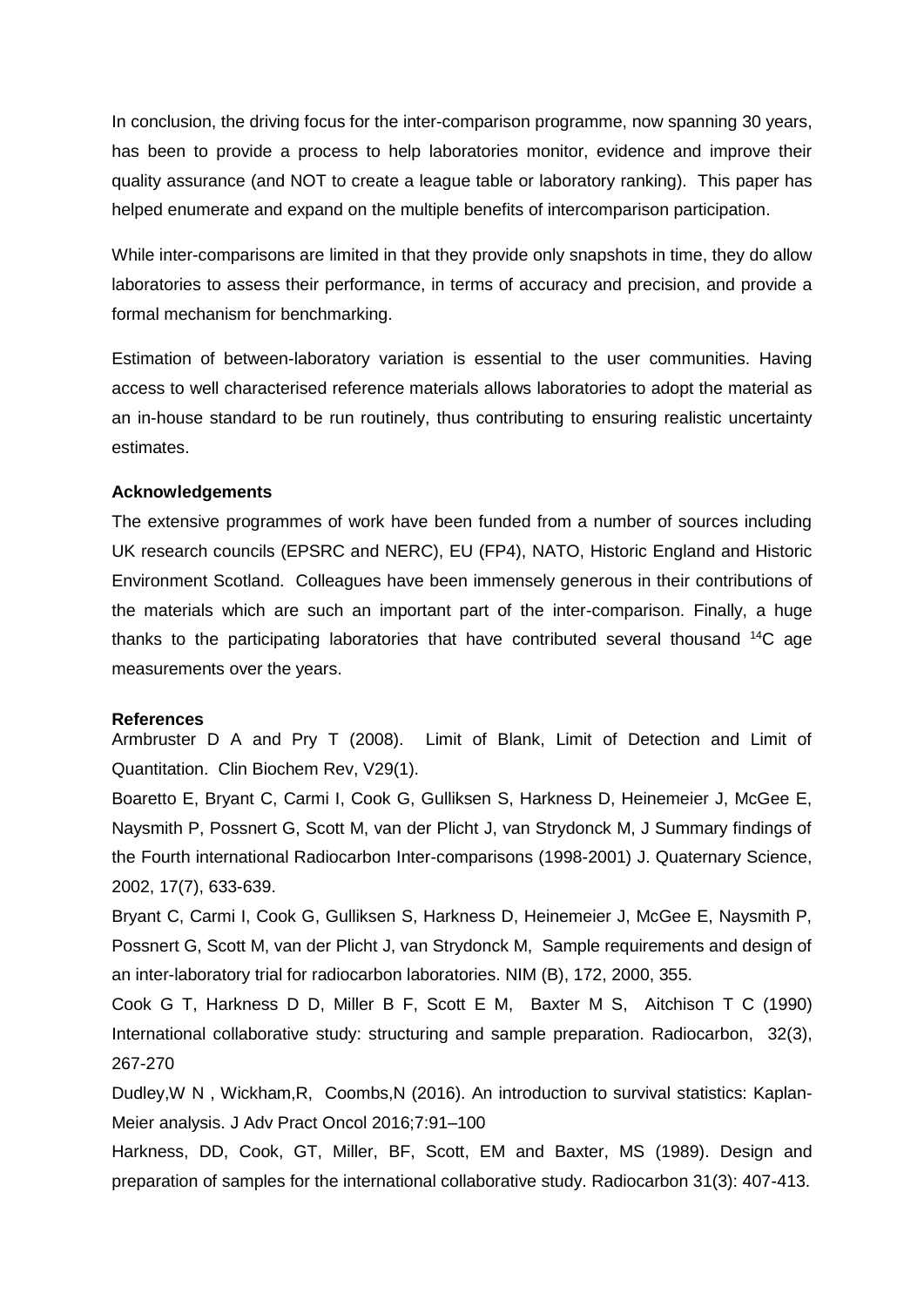Gulliksen S and Scott E M. 1995. TIRI report, *Radiocarbon* 37(2), 820-821.

Long A, Kalin R M, 1990. A suggested quality assurance protocol for radiocarbon dating laboratories. Radiocarbon 32(3), 329-334.

Naysmith, P., Scott, E.M., Cook, G.T., Heinemeier, J., van der Plicht, J., van Strydonck, M., Ramsey, C., Grootes, P.M. and Freeman, S.P.H.T. (2007) A cremated bone intercomparison study. Radiocarbon 49, 403-408.

NIST (2018): SRM definiitions. https://www.nist.gov/srm/srm-definitions

Otlet R L, Walker A J, Hewson A D, Burleigh R. 1980. <sup>14</sup>C interlaboratory comparison in the UK: experiment design, preparation and preliminary results. Proceedings of  $10<sup>th</sup>$ International <sup>14</sup>C conference, Radiocarbon 22(3), 936-947.

Rozanski K, Stichler W, Gonfiantini R, Scott E M, Beukens R P, Kromer B, Van der Plicht J, 1992. The IAEA <sup>14</sup>C intercomparison exercise 1990. *Radiocarbon* 34(3), 506-519.

Scott E M, Aitchison T C, Harkness D D, Cook G T, Baxter M S, 1990. An overview of all three stages of the international radiocarbon intercomparison. *Radiocarbon* 32(3), 309-319. Scott, E.M., Harkness, D.D., Cook, G.T., Aitchison, T.C., Baxter, M.S. (1991) Future quality assurance in 14C dating, Quaternary Proceedings, 1, 1-4.

Scott E M, Harkness D D, Miller B F, Cook G T, Baxter M S, 1992. Announcement of a further international intercomparison exercise. Radiocarbon 34(3), 528-532.

Scott, E.M., Aitchison, T.C., Harkness, D.D., Baxter, M.S., Cook, G.T. (1989) An interim progress report on stages 1 and 2 of the international collaborative program. Radiocarbon, 31, 414-421.

Scott, E.M., Harkness, D.D. and Cook, G.T. (1997) Analytical protocol and quality assurance for 14C analyses: Proposal for a further intercomparison. Radiocarbon, 39, 347-350.

Scott E M, Harkness D D, Cook G T, (1998) Inter-laboratory comparisons; lessons learned. Radiocarbon. 40(1), 331-343.

Scott, E.M., Baxter, M.S., Harkness, D.D., Aitchison, T.C., Cook, G.T. (1990) Radiocarbon: present and future perspectives on quality assurance, Antiquity, 64, 319-322.

Scott, E M (ed), (2003). The third international radiocarbon inter-comparison (TIRI) and the fourth international radiocarbon inter-comparison (FIRI) 1990-2002: results, analyses, and conclusions, *Radiocarbon*, 45, 135-408.

Scott, E.M. Boaretto, E., Bryant, C., Carmi, I., Cook, G.T., Gulliksen, S., Harkness, D.D., Heinemeier, J., McGee, E., Naysmith, P., Possnert, G., Scott, E.M., van der Plicht, J. and van Strydonck, M. (2004) Future needs and requirements for AMS 14C standards and reference materials. Nuclear Instruments and Methods in Physics Research B, 223-224, 382-387.

Scott, E.M., Bryant, C., Carmi, I., Cook, G.T., Gulliksen, S., Harkness, D.D., Heinemeier, J., McGee, E., Naysmith, P., Possnert, G., van der Plicht, J. and van Strydonck, M. (2004)